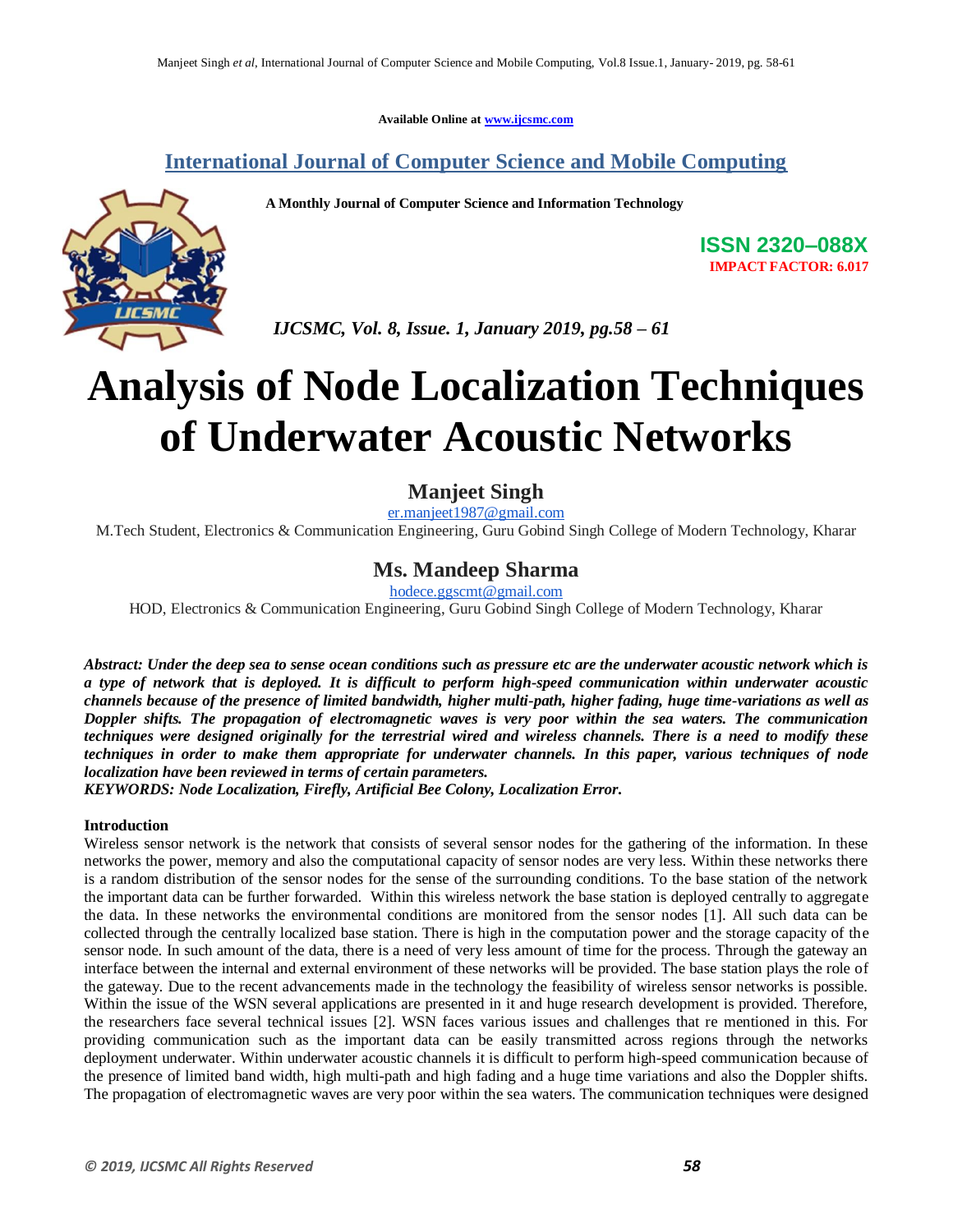actually for the terrestrial wired and wireless channels. There is a need to modify these techniques in order to make them for appropriate for the underwater channels. One of the major issues that arise due to the dynamic nature of WSNs is referred to as the node localization. The location of the sensor nodes is shared by the node localization mechanism for the ensuring efficient data communication [3]. Resolution of the data aggregation issue is made through the proposing efficient solution to the node localization issue. WSNs are deployed in various applications for performing several tasks like tracking of target, monitoring the environmental conditions. An important requirement fulfillment of the various applications of WSN is known as the node localization. The major issue for the node localization is due to the dynamic nature of these networks. Node localization is the task where the coordination of the nodes is gathered for the identification of the unknown nodes. With the coverage area in which sensor nodes are deployed the distance approaches can be used for the performance of this technique along [4]. Within this technique the queries are generated from sensor nodes for several events to forward information within the groups and routing the data. The position of the sensor nodes are localized through the anchor nodes deployment within the network. Amongst the sensor node and anchor an estimated value is calculated for the determination of the localization distance. For the estimation of the exact position of sensor nodes several optimization approaches are implemented on anchor nodes. There should be the decrease in the exact position for the estimation of unknown nodes as the ranging errors is the major issue of node localization. Due to the identification of position of the unknown nodes there is a decrease in the mean square error [5]. Mean square error is known as the need of minimizing the optimization issue using the fitness value for the estimation of the exact location of the sensor nodes. Due to the node localization problem there are two major issues which exist within the network. Route establishment issue refers to the establishment of the secure and efficient path from source to destination which is the final issue. The secondary issue is the range issue that explains the coverage area of the sensor nodes. The solution for these two issues is the node localization. With the solutions applicable to, there are several issues that arise within the node localization presented in this chapter along with the solutions [6]. Within the node localization mechanism several techniques are proposed through different researchers. A stochastic mechanism is proposed has high flexibility based on the mobility and nature of swarms is known as the Particle swarm optimization (PSO). Biogeography-based optimization (BBO) is known as the algorithm used for the optimization of the functions through the enhancements of candidate solutions in stochastic and repeated manner. Using Bee Optimizations Algorithm (BOA) the sensor nodes of WSN are localized. For the various topologies through the conduction of several tests the normal allocation of time of arrival (TOA) measurements and received signal strength (RSS) measurements are utilized.

#### **Literature Review**

**Ranjit Kaur, et.al, (2017),** presented within the sensor networks related to the node localization that play a very important role. Within the localization approach based on the distance the estimation of the location of sensor nodes is done. in case if the estimation of position of node is not correct the necessary data from the base station is very difficult for the generation. The complexity of node is very high due to the huge size of the sensor networks. The node localization is caused by the optimization issue. The author proposed a nature inspired optimization approach for the node localization [7]. With respect to accuracy and computation time provided by them is to identify appropriate mechanisms as comparisons made amongst several optimization algorithms.

**S. R. Sujatha, et.al, (2017),** proposed in WSN a novel dynamic weight based mechanism for the node localization in this paper. Achievements in the improvements of a hybrid approach are proposed through the researchers. The bit error rate is decreased when there is equality of the estimated and measured position of nodes. The anchor nodes are utilized for the collection of the exact locations of nodes. The accuracy of localization is increased with the DE algorithm proposed by the author for the localization [8]. Te proposed algorithm provides better simulation results with respect to accuracy and execution time.

**Meng Joo Er, et.al, (2016),** presented the requirement of the high density for providing high accurate position of nodes and presented research related to the node localization within WSN's. Due to the node density the accuracy of node localization is directly affected. In the area when the density of nodes is decreased there is a minimization of number of hops of network. Minimization of the accuracy of network is also done here in this proposed approach. On the basis of the node density estimation approach proposed by the authors provides node localization [9]. Based on the node density of anchor node the node density is calculated for anchor nodes and regions within the division of the sub-regions. The distance amongst the anchor node and sensor node is computed for the estimation of the position of nodes. The performance of proposed approach is shown to be better as per the simulation results in comparison with the already existing approaches.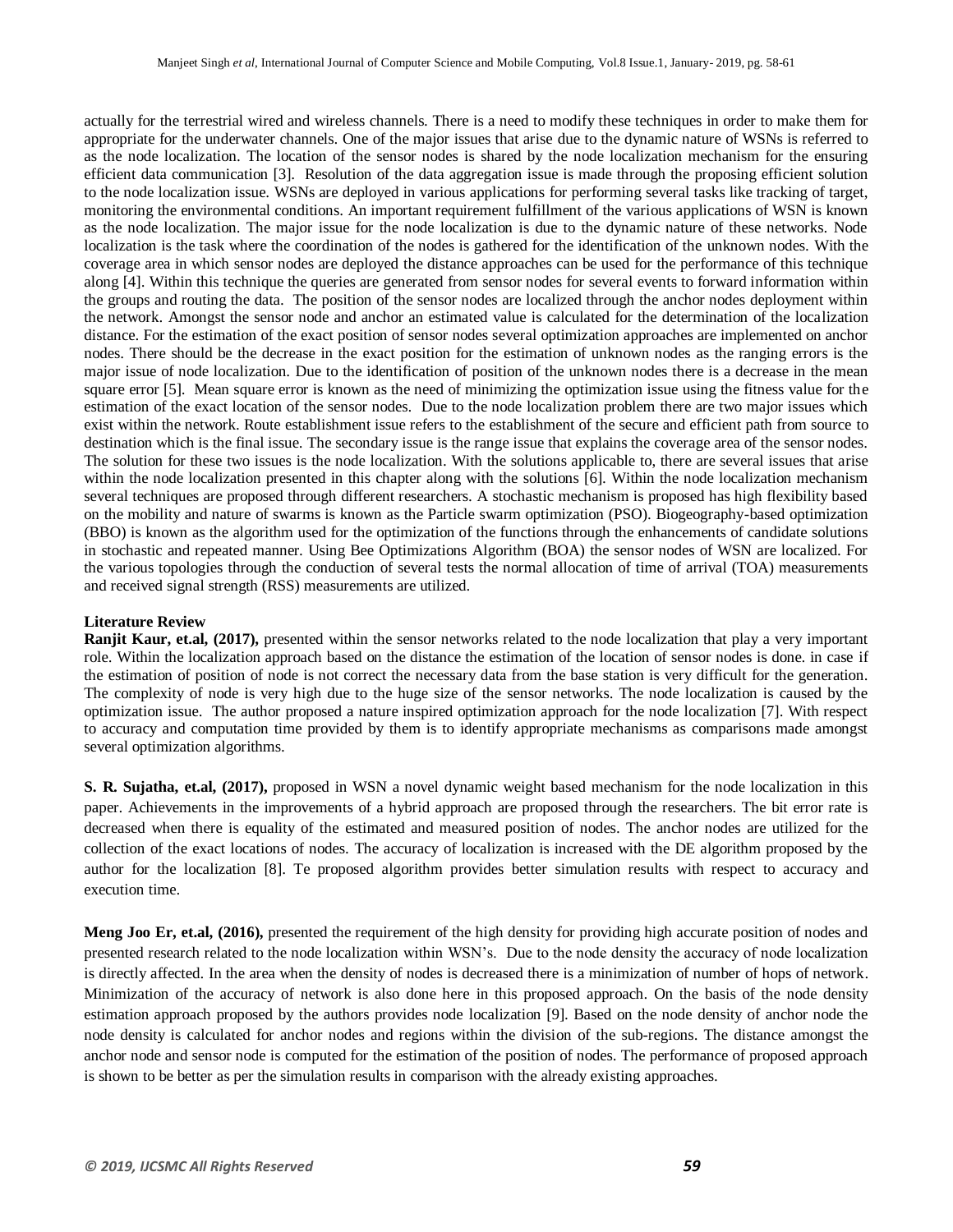**Eva Tuba, et.al, (2016),** presented the node localization is the mechanism is in which the location of unknown nodes can be estimated. The node localization technique is proposed in this paper based on the firework swarm intelligence optimization algorithm [10]. The information is provided to the system from several nodes as the collection of the estimated data is done using this algorithm in the form of input. The algorithms perform in three different phases. Within the final phase the comparison in the location of each node is done. Within the second step the best location is computed further. Within the final phase the value of MSE is estimated for node localization. The performance of proposed algorithm is better in already existing approach which is observed through the comparisons in respect with the accuracy and execution time parameters.

**Chin-Shiuh Shieh, et.al, (2016),** presented a major issue a study related to the node localization. In case when the position as well as the identification of sensor nodes is not estimated the collection of the information becomes difficult from the network. Due to the estimation of positions of the nodes the optimization the optimization issue faced within WSN's node localization [11]. In comparison to each other within this research for the evaluation of the performance of each other various optimization algorithms are proposed for node localization. With respect to the accuracy and also the execution time various optimization algorithms were compared. In comparison to other algorithms it was observed as per the simulation results the firefly algorithm performed better.

**Suman Bhowmik, et.al, (2016),** presented within WSN the study related to node localization issue. An efficient technique be applied received signal strength for node localization, an efficient technique is to be applied. Within RSSI technique the position of the node is estimated based on the received signal strength. In this research work the author proposed a fuzzy logic based node localization approach [12]. Within the fuzzy logic approach fuzzy rules are generated using the distance parameters. The distance is computed amongst the anchor nodes and sensor nodes. Using the calculated distance that follows define rule the position estimation is done. The simulation of proposed algorithm is done, within the Omneet++. When proposed algorithm is applied evaluation in the accuracy of node localization is also done.

| <b>Author's Name</b>  | Year | <b>Description</b>                               | <b>Outcomes/ Results</b>                   |
|-----------------------|------|--------------------------------------------------|--------------------------------------------|
| Ranjit Kaur, Sankalap | 2017 | presented within the sensor networks related to  | With respect to accuracy and computation   |
| Arora                 |      | the node localization that play a very important | time provided by them is to identify       |
|                       |      | role                                             | appropriate mechanisms                     |
| S.R.Sujatha,          | 2017 | proposed in WSN a novel dynamic weight           | The accuracy of localization is increased  |
| Dr.M.Siddappa,        |      | based mechanism for the node localization in     | with the DE algorithm                      |
|                       |      | this paper                                       |                                            |
| Meng Joo Er, Shi      | 2016 | presented the requirement of the high density    | The distance amongst the anchor node and   |
| Zhang, Baihai Zhang,  |      | for providing high accurate position of nodes    | sensor node is computed for the estimation |
| Chiang-Ju Chien, and  |      | and presented research related to the node       | of the position of nodes                   |
| Feifan Wang           |      | localization within WSN's                        |                                            |
| Eva Tuba, Milan       | 2016 | localization is<br>the<br>presented the node     | The performance of proposed algorithm is   |
| Tuba, Marko Beko      |      | mechanism is in which the location of            | better in already existing approach which  |
|                       |      | unknown nodes can be estimated                   | is observed through the comparisons in     |
|                       |      |                                                  | respect with the accuracy and execution    |
|                       |      |                                                  | time parameters.                           |